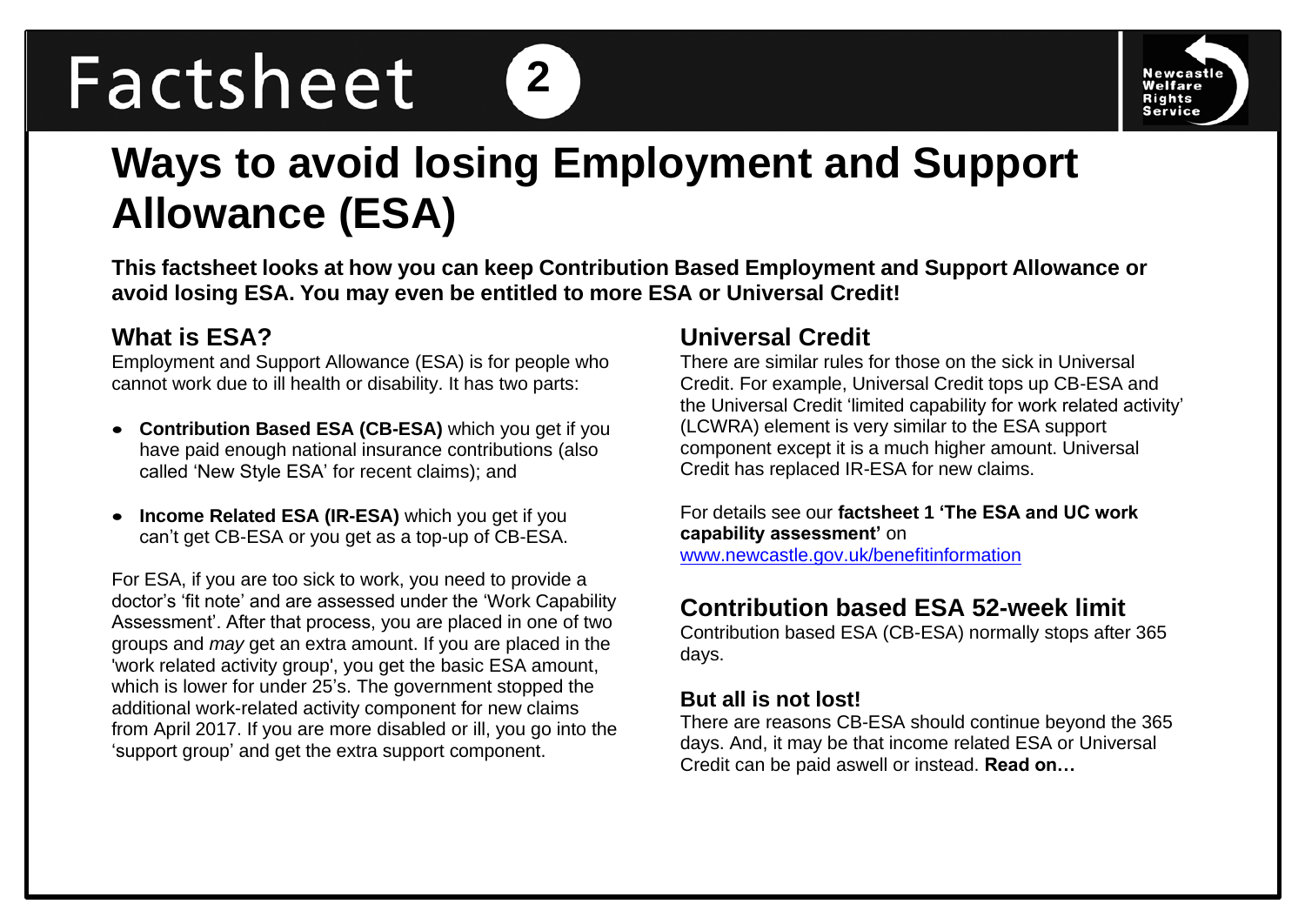# **Can Universal Credit be paid as well as CB-ESA or instead?**

- Universal Credit replaces six means tested benefits including IR-ESA. Like IR-ESA, it can be paid in addition to CB-ESA.
- It may be that you are only getting CB-ESA and entitled to a top up of Universal Credit but not getting it. In that case, find out if you are entitled to it and claim it  $-$  see [www.gov.uk/universal-credit](http://www.gov.uk/universal-credit) or [www.newcastle.gov.uk/universalcredit](http://www.newcastle.gov.uk/universalcredit)
- Although normally you cannot make a new claim for IR-ESA, if you were getting CB-ESA under the 'pre-Universal Credit system' your CB-ESA will be classed as 'Old Style ESA' – in which case you should be able to still get IR-ESA as a top up. If not, ask for it and for backdating.
- Universal Credit may be less or more than your existing benefits that Universal Credit is replacing. If you already get IR-ESA you may want to avoid Universal Credit if possible or you may want to claim it. A 'better off' calculation can help you to compare. Please see our pages: [www.newcastle.gov.uk/universalcredit](http://www.newcastle.gov.uk/universalcredit) and get advice: [www.newcastle.gov.uk/benefitcontacts.](http://www.newcastle.gov.uk/benefitcontacts)

# **What happens if CB-ESA stops?**

If you are already getting IR-ESA as a top up of CB-ESA, the DWP should increase it to the same level, when your CB-ESA stops. You may need to inform the DWP. The same should happen if you are getting Universal Credit as a top-up of CB-ESA.

# **Warning - if you challenge an ESA decision**

If you are on IR-ESA and reassessed and the decision is that you don't satisfy the Work Capability Assessment (don't score enough points), you may want to challenge the decision. In which case, please read our advice in Factsheet 3: 'What to do if you disagree with a WCA decision on your ESA or UC' from [www.newcastle.gov.uk/benefitinformation.](http://www.newcastle.gov.uk/benefitinformation) Not only to get advice about challenging the decision but to avoid losing your IR-ESA.

#### **Can Contribution based ESA continue beyond 365 days?**

Days in the **ESA support group** or the **Universal Credit equivalent (LCWRA)** do not count towards the 365 days. So long as you stay in that group, your CB-ESA should continue.

If you are not in that group, you should check if you should be. Our factsheet 1: 'The ESA and UC work capability assessment' explains the rules. It is on our page:

[www.newcastle.gov.uk/benefitinformation](http://www.newcastle.gov.uk/benefitinformation) 

To get CB-ESA you must have paid sufficient National Insurance contributions in certain years. The rules are explained in:

[www.entitledto.co.uk/help/employment-and-support](http://www.entitledto.co.uk/help/employment-and-support-allowance-contribution-based)[allowance-contribution-based](http://www.entitledto.co.uk/help/employment-and-support-allowance-contribution-based)

You can get details about your National Insurance contributions. Phone 0300 200 3500 or see the website: [www.gov.uk/check-national-insurance-record](http://www.gov.uk/check-national-insurance-record)